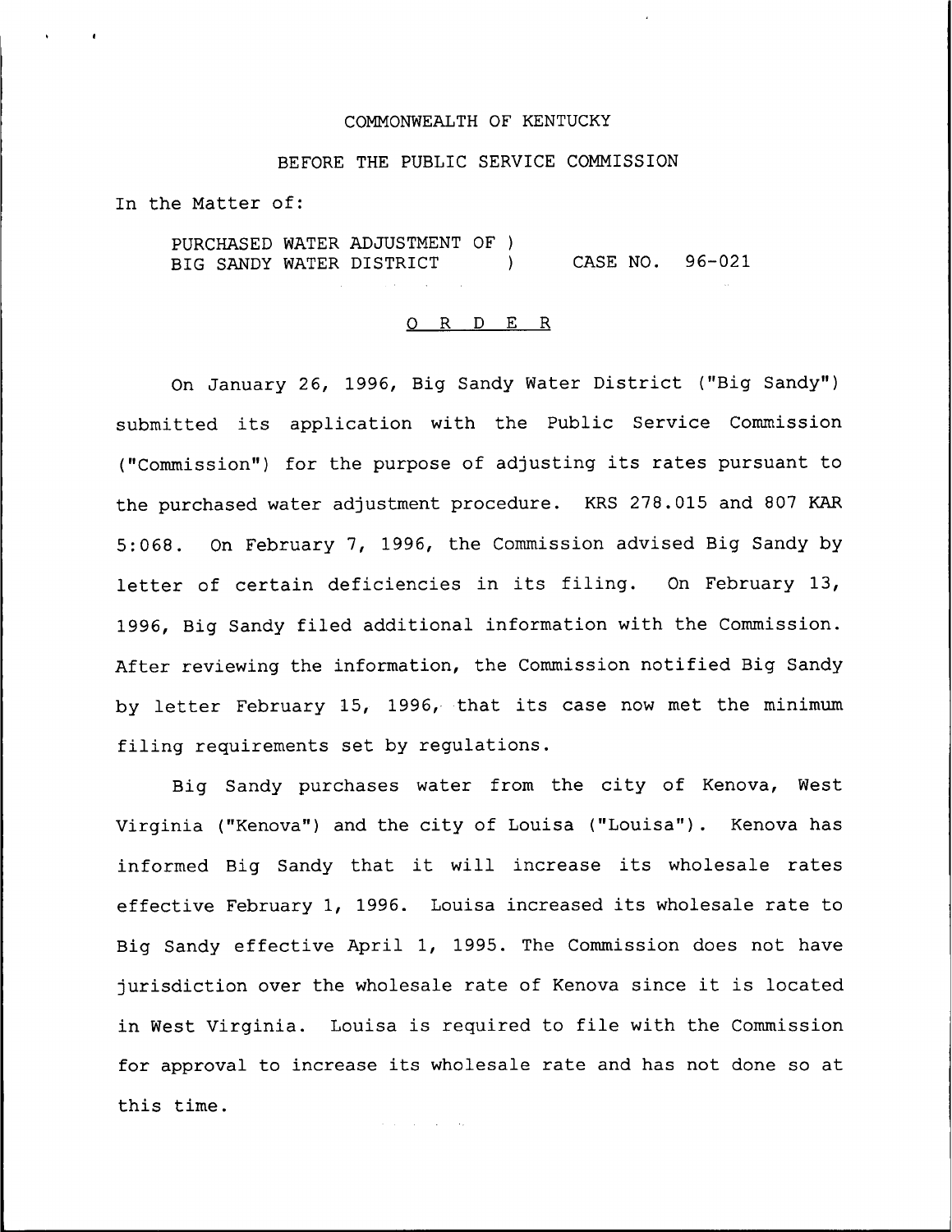On February 12, 1996, Louisa was notified by letter that in accordance with the Commission's Order in Administrative Case No.  $351<sup>1</sup>$  and KRS 278.160, it is required to submit to the Commission a copy of its contract and <sup>a</sup> schedule of its wholesale rates and that any revision to its rates must be approved by the Commission. Louisa was notified that it must refund the additional charges collected since the date of the increase, which is April 1, 1995, or credit the amount collected to Big Sandy's account.

The Commission, having reviewed the evidence of record and being otherwise sufficiently advised, finds that:

1. Big Sandy purchases its water from Louisa and Kenova.

2. Big Sandy began purchasing water from Louisa in January of 1995. Big Sandy purchased 1, 613, 700 gallons from Louisa during the test year. Based on Louisa's January 1995 rates Big Sandy's purchased water costs increased by \$2,140.

3. Effective February 1, 1996, Kenova increased its rate to Big Sandy from  $$0.62$  per 1,000 gallons to  $$0.72$  per 1,000 gallons. Kenova's flat monthly rate of \$4,902 did not increase. Big Sandy purchased 191,409,000 gallons from Kenova.

4. During the 12 months ending December 31, 1996, Big Sandy purchased 193,022,700 gallons of water and sold 146, 689, 400 gallons. **Contract Contract Contract** 

 $\mathbf{1}$ Administrative Case No. 351, Submission of Contracts and Rates of Municipal Utilities Providing Nholesale Utility Service to Public Utilities.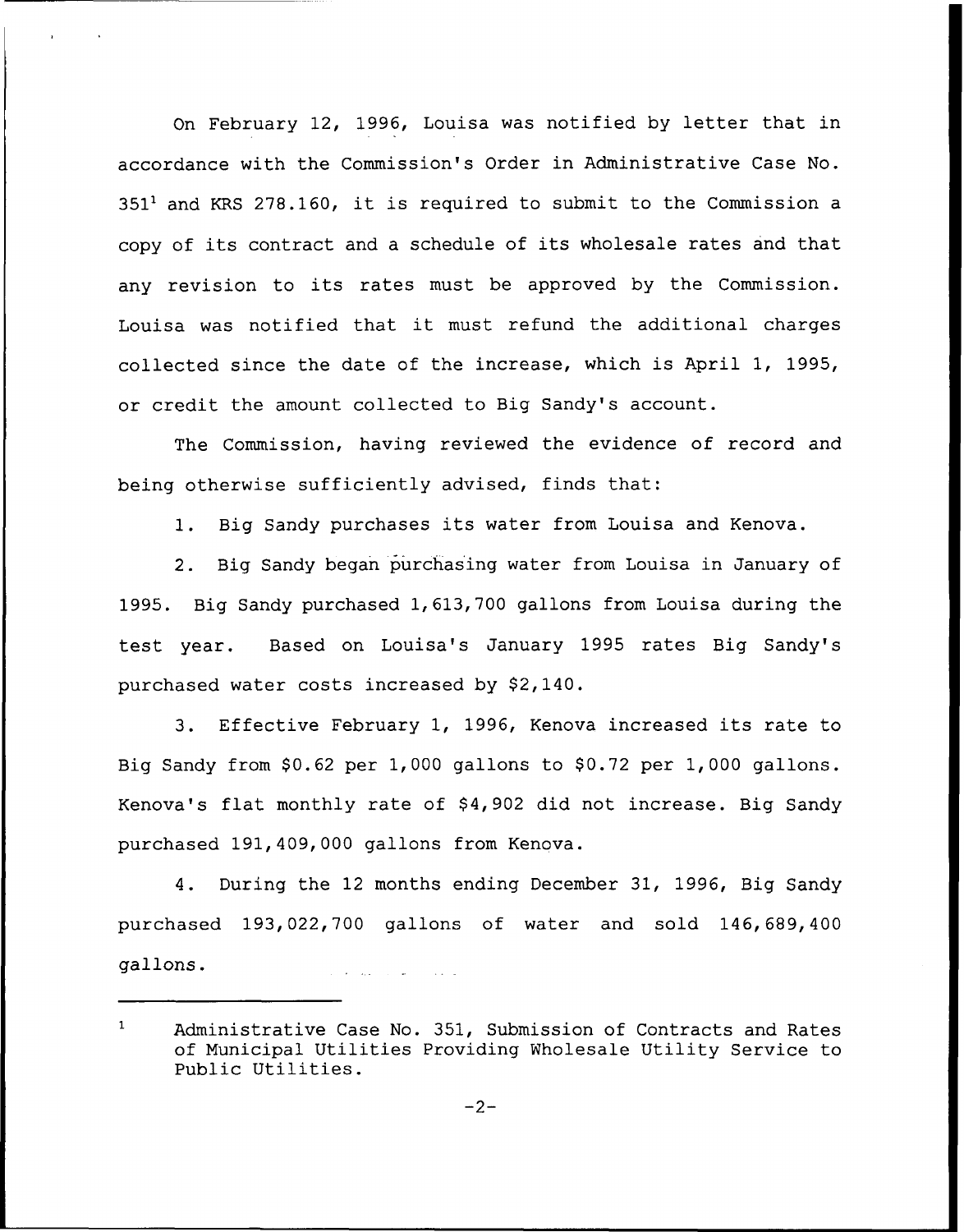5. Big Sandy's calculations are incorrect in that the proposed rates are not calculated using the formula set out in 807 KAR 5:068, Purchased Water Adjustment for Water Districts and Associations. Big Sandy calculated its purchased water adjustment using the formula set out in 807 KAR 5:067, Purchased Water Adjustment for Privately Owned Water Utilities. Big Sandy additionally did not include the costs of purchasing water from Louisa in its calculations. The correct calculations are set out in Appendix B to this Order.

6. Based on Big Sandy's increased charges for purchased water, its purchased water costs will increase by \$21,280, resulting in a purchased water adjustment of \$0.15 per 1,000 gallons. Based on an average monthly usage of 5,000 gallons, the average bill of Big Sandy's customers will increase \$0.75 from \$30.30 to \$31.05, or 2.48 percent.

7. Big Sandy's proposed tariff filing is incorrect.

8. Big Sandy's notice to its customers did not state that the Commission may order rates to be charged that differ from the proposed rates as set out in <sup>807</sup> KAR 5:011, Section 8(2)(c). Therefore, Big Sandy should give notice to its customers of the rates as set out in Appendix A.

9. The purchased water adjustment of \$0.15 per 1,000 gallons and the rates in Appendix A, attached hereto and incorporated herein, are fair, just, and reasonable and should be approved.

 $-3-$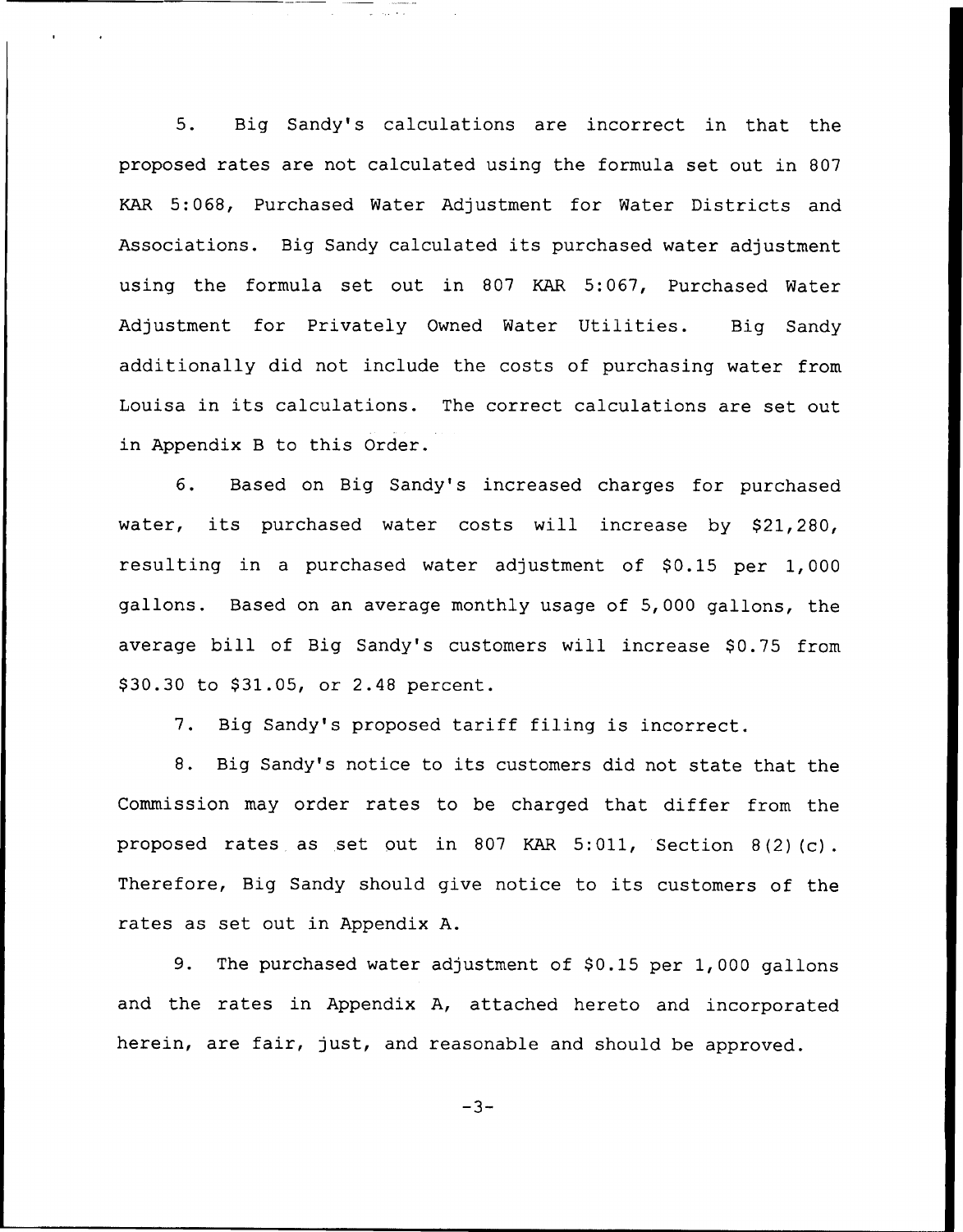IT IS THEREFORE ORDERED that:

1. The purchased water adjustment of \$0.15 per 1,000 gallons and the rates in Appendix <sup>A</sup> are approved for service rendered on and after March 1, 1996.

2. Big Sandy's proposed tariff is denied.

3. Within <sup>30</sup> days of the date of this Order, Big Sandy shall file revised tariffs setting out the rates approved herein.

4. Within 30 days of the date of this Order, Big Sandy shall file verification that notice has been given to its customers.

Done at Frankfort, Kentucky, this 1st day of March, 1996.

PUBLIC SERVICE COMMISSION

Jurda K Breathwith

Vice Chairma

Commissione<sub>1</sub>

ATTEST:

Executive Director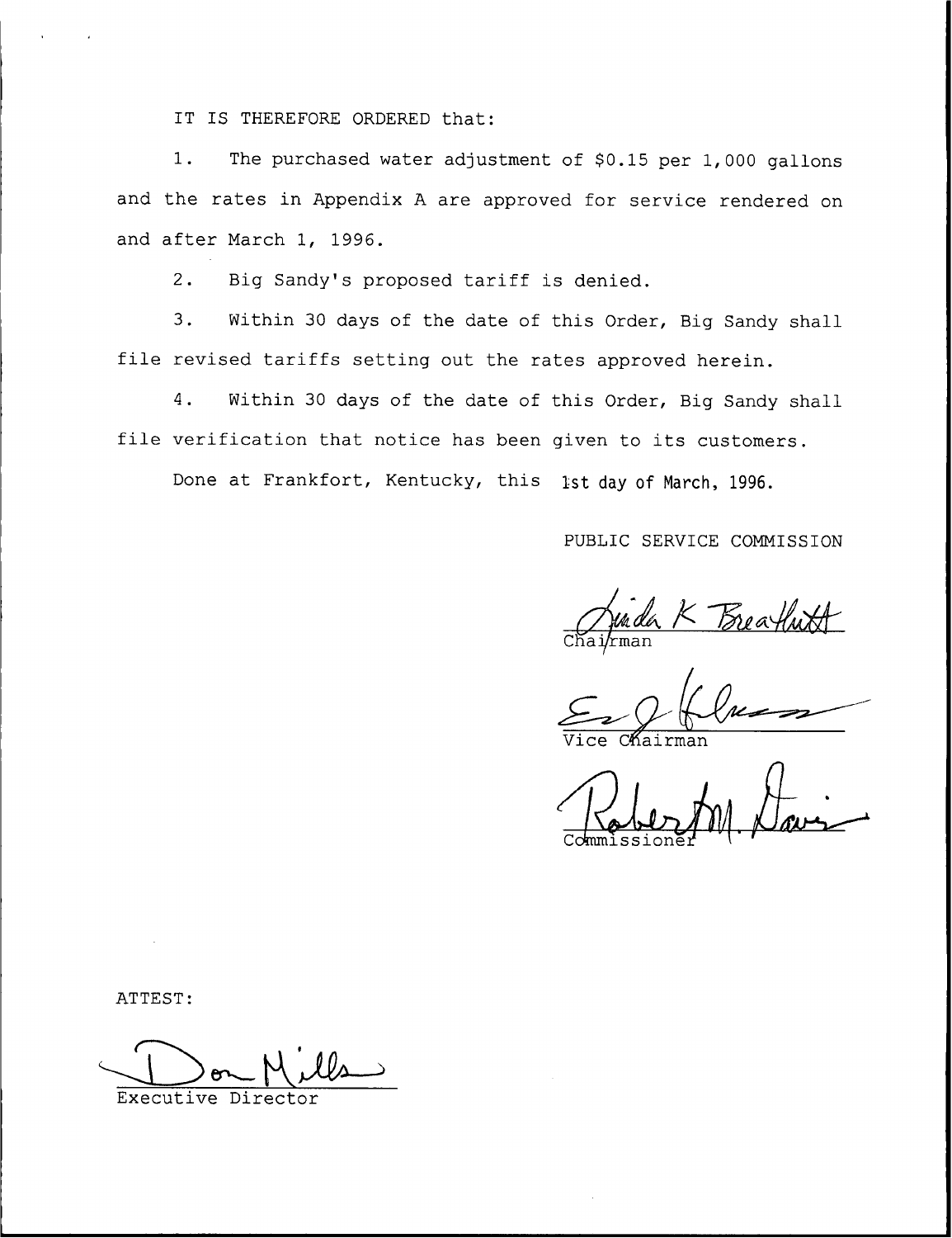## APPENDIX A

# APPENDIX TO AN ORDER OF THE KENTUCKY PUBLIC SERVICE COMMISSION IN CASE NO. 96-021 DATED MARCH 1, 1996.

The following rates and charges are prescribed for the customers in the area served by Big Sandy Water District. All other rates and charges not specifically mentioned herein shall remain the same as those in effect under authority of the Commission prior to the effective date of this Order.

RATES: Monthly

## 5/8 x 3/4 Inch Connection

|  | First 2,000 gallons |
|--|---------------------|
|  | Next 8,000 gallons  |
|  | Next 20,000 gallons |
|  | Next 20,000 gallons |
|  | Over 50,000 gallons |

### 3/4 x 3/4 Inch Connection

|  | First 5,000 gallons |
|--|---------------------|
|  | Next 5,000 gallons  |
|  | Next 20,000 gallons |
|  | Next 20,000 gallons |
|  | Over 50,000 gallons |

### 1 Inch Connection

|      | First 10,000 gallons |
|------|----------------------|
| Next | $20,000$ gallons     |
| Next | $20,000$ gallons     |
| Over | $50,000$ gallons     |

1 1/2 Inch Connection

First 30,000 gallons Next 20,000 gallon Over 50,000 gallon

| \$14.70 | Minimum Bill |                        |
|---------|--------------|------------------------|
| 5.45    |              | per 1,000 gallons      |
|         |              | 4.32 per 1,000 gallons |
|         |              | 3.56 per 1,000 gallons |
|         |              | 2.80 per 1,000 gallons |

\$ 31.05 Minimum Bill 5.45 per 1,000 gallon 4.32 per 1,000 gallon 3.56 per 1,000 gallon 2.80 per 1,000 gallon

\$ 58.30 Minimum Bill 4.32 per 1,000 gallons 3.56 per 1,000 gallons 2.80 per 1,000 gallons

| \$144.70 Minimum Bill |  |                            |
|-----------------------|--|----------------------------|
|                       |  | $3.56$ per $1,000$ gallons |
|                       |  | $2.80$ per $1,000$ gallons |